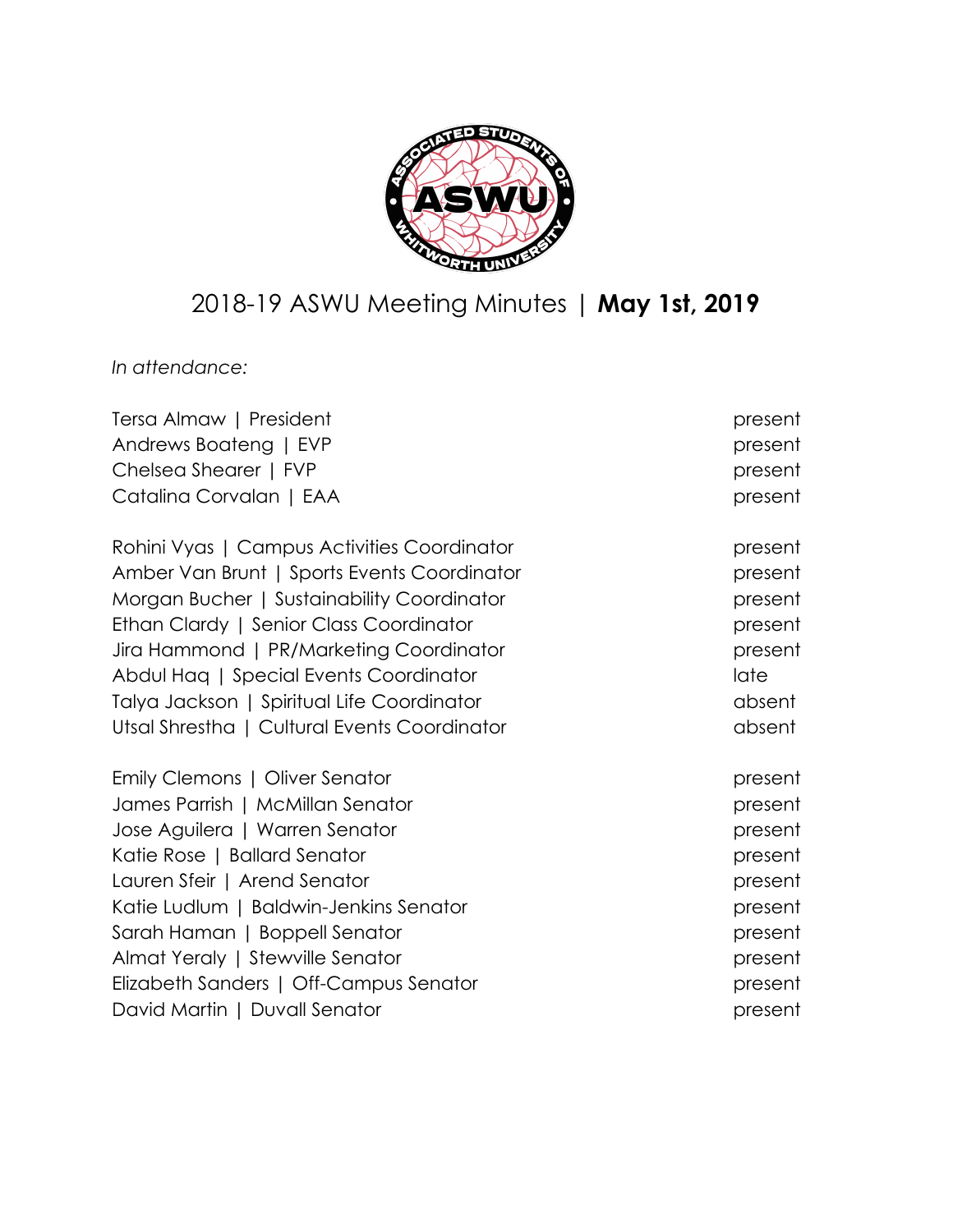| Pema Tshogyal   Off-Campus Representative                    | present |
|--------------------------------------------------------------|---------|
| Erik Blank   Off-Campus Representative                       | present |
| Grace Schmidt   Off-Campus Representative                    | present |
| Christopher Clay   Arend & Boppell Representative            | present |
| Mitchell Anderson   Baldwin-Jenkins & Stewart Representative | present |
| Gracey Gonzalez   Duvall & Oliver Representative             | present |
| Ehizogie Agbontaen   Warren Representative                   | absent  |
| Karen Sobtafo   Global Engagement Representative             | present |

Meeting brought to order at 5:00 PM in ASWU Chambers. Honored original caretakers of the land. Mission Statement read by Jose. Minutes from 04/24/2019 approved unanimously.

# **FVP Updates Capital and Unallocated**

 $\overline{\phantom{a}}$  , where  $\overline{\phantom{a}}$  , where  $\overline{\phantom{a}}$  , where  $\overline{\phantom{a}}$  , where  $\overline{\phantom{a}}$ 

**Chelsea**: Unallocated: \$7,170.35 Capital: \$18,061.42

# **Reimbursements**

Last day is May 10th. Process is changing, so stay tuned.

# **Club Charter Food for Thought**

**Lizzie**: I love the club idea. From philosophy dept., essentially to discuss issues on both sides from philosophical perspective, not ideological one, and good facilitating. Will be good thing for campus **Sarah:** Wildly underrepresented philosophy dept. Good to have. **Erik**: move to approve. **Gracey**: second.

> **Motion to approve Food for Thought charter Approved: 16 Opposed: 0 Abstained: 1 Motion approved.**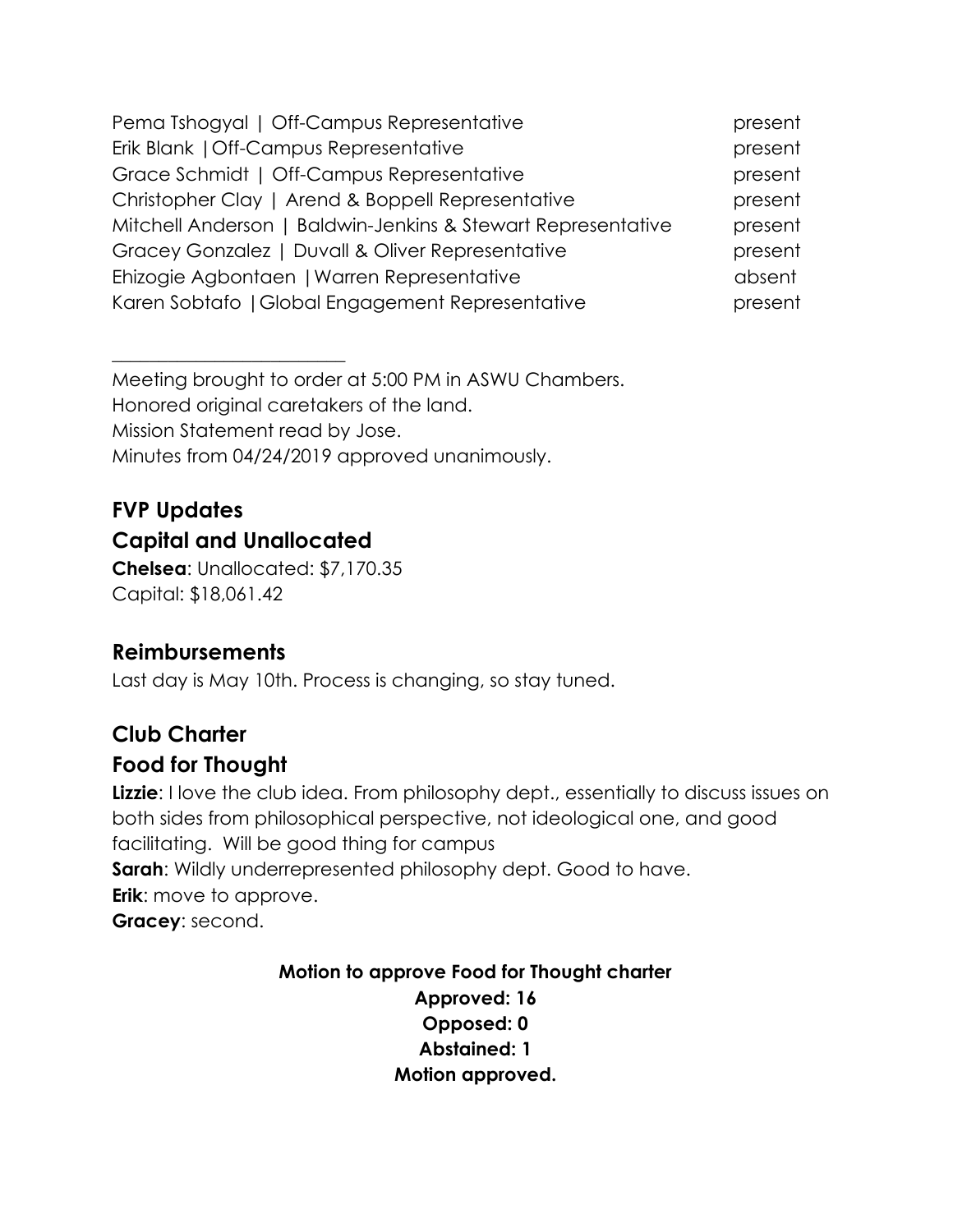# **Camaraderie of the Armed Forces Club**

**Lizzie:** it's a club in support of veterans on campus. Good mission, we should support it. **Katie L:**move to approve. **Sarah**: second.

#### **Motion to approve Camaraderie of the Armed Forces Club charter Approved: 17 Opposed: 0 Abstained: 0 Motion approved.**

# **Budget Proposal 2019-2020**

**Chelsea:** We met Sat, Sun and Mon for a long day. Have hard copies. This is the proposal, you are going to talk about, next week we vote on it. Bring me concerns, etc. Biggest changes are the new Theme House Senator, club coordinator addition, biggest line items, watch out for that.

# **EVP Updates**

# **Reps Service Project Deadline**

**Andrews**: Reps service projects, hopefully it's the last time I talk about this. Deadline is next Tuesday. Do a project for your constituents.

# **Newsletters**

The incoming team will be doing them. So get together with you current position, and email those to the new EVP. Deadline is Thursday 5PM, don't miss it, it's your first. This is a text.

**Sarah**: miss it, you are fired.

# **Student Highlight**

This week, let's give a shoutout to all the members of Budget Committee, you know who you are, who gave their time this entire weekend and Monday.

# **President Updates**

#### **Springfest**

**Tersa**: Saturday, 9:30 for Assembly, 11 for everyone else, all over campus.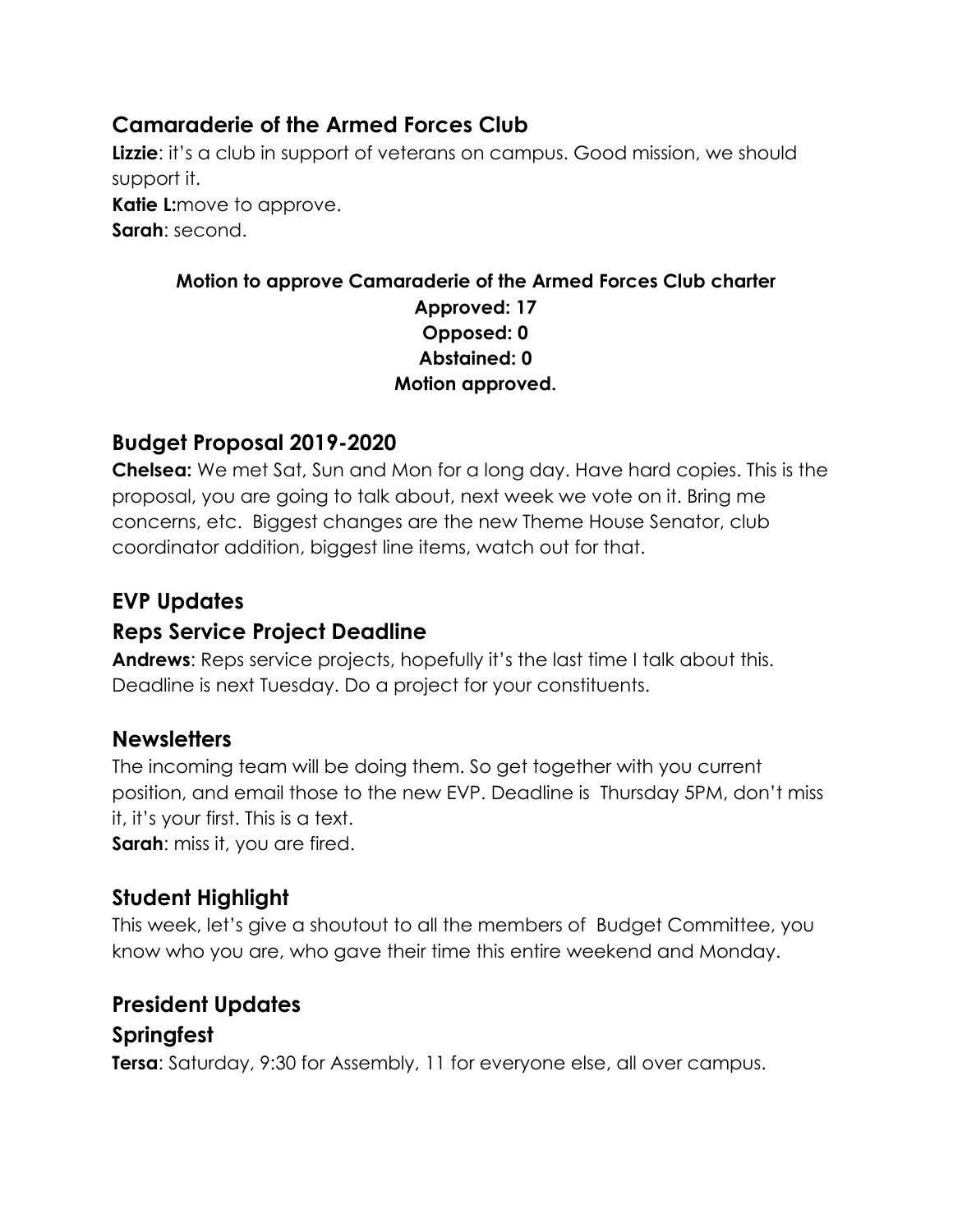**Ji:** for Sat, you have to be in ASWU this or next year, I need you to take of ASWU instagram, snapchat and twitter. I can't do it all. Tomorrow, James, Jason, Katie and I will give out candies with stickers dressed in Chewbacca costumes. We will give Sodexo coffee and Krispy Kreme donuts, we need to spread the word, post posters. Wear gear, we have bucket hats, we have shirts, and we have fanny packs, all for \$5. Get that, got that?

**Teri**: Im making the photo booth in Chambers, I'll be here from 7PM-whenever to start then.

**Abdul**: 4 food trucks will be here, first couple of people at them will get food for free on us. Let people know!

#### **Upcoming Events**

#### **Warren Peace**

**Jose**: May 3rd in Loop, 4-5:30PM. It'll be great.

#### **Duvall Drive-In**

**David:** Also May 3rd, 5:30. Right after Warren Peace. Movie will start at Dusk. Ice cream, fun, come through.

#### **Off Campus Yard Sale**

**Lizzie:** Will move to HUB parking lot because lot of people signed up last minute, tell your residents to go out to buy stuff, 11-2PM.

#### **Springfest**

**Tersa:** You already know,

#### **Constituency Reports**

#### **Arend**

**Lauren:** Nothing much going on. Will pick winner for Bluesday Tuesday giveaway.

#### **Boppell**

**Sarah:** Will have pizza party Mon 13 5PM, if you sneak in, won't say no, will have leftovers for final weeks. Will have different dietary conditions.

#### **Oliver**

**Emily**: Next year is Oliver's first decade. Video with rusty pipes sent to facilities.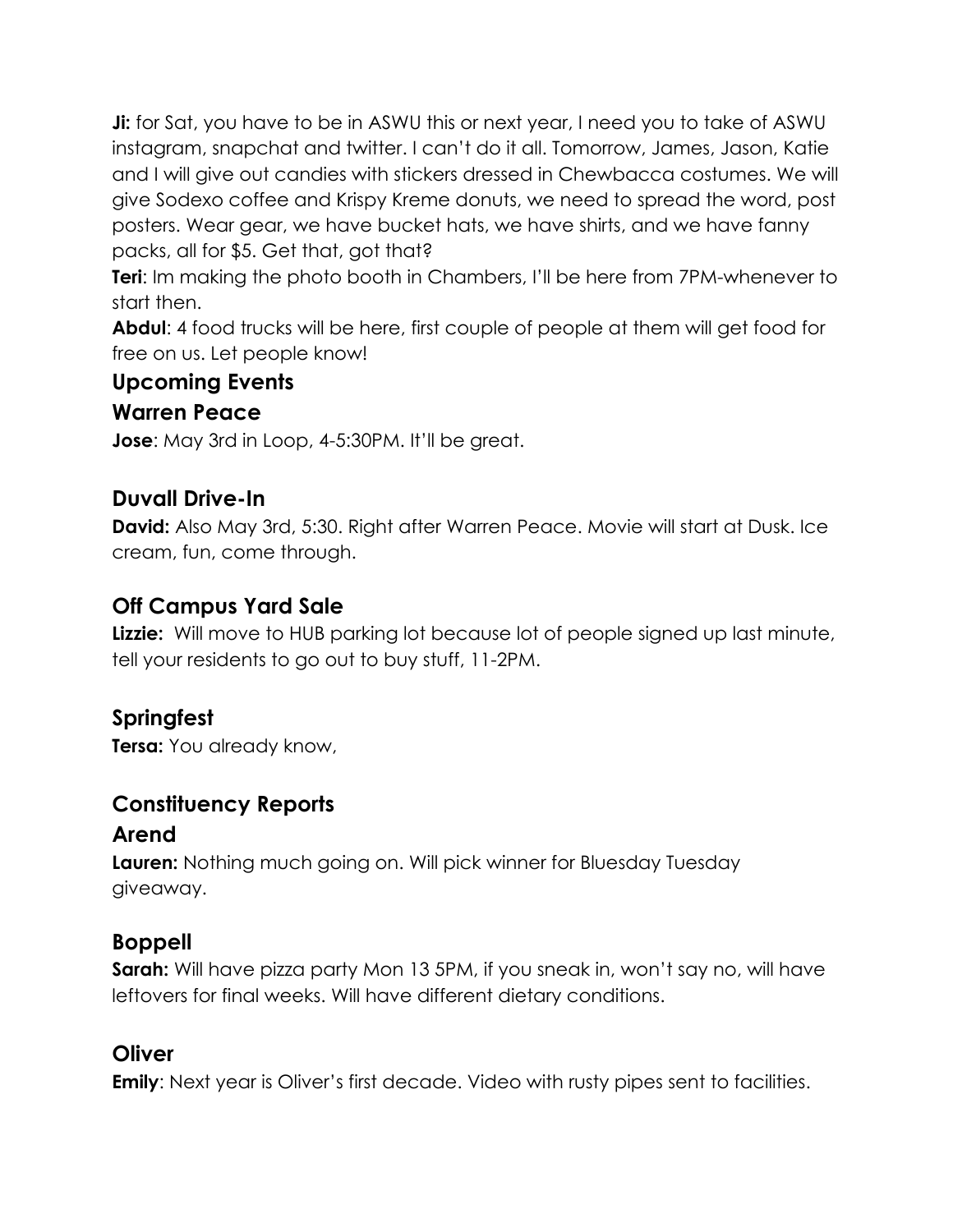# **Mac**

James: Sean is pulling new annual Mac Awards, during Mac's Warren Peace like event next week.

# **Ballard**

**Katie:** Nothing exciting since elections, so we're good.

# **BJ**

**Katie L:** Will start clothing drive, will have huge space in lounge to drop off clothing or even home items,so they can swap, rummage, but if they take, they must add, will donate to Global Neighborhood Thrift. Planning a party with RAs. Last year was pretty filled, so anyone can.

**Lizzie**: Psi Chi also doing a clothing drive. Might want to get together? They have a big bin in Dixon.

## **Warren**

**Jose:** Will have food, come support students. Will have a bin to drop off food. We have a peace-sign for photobooth. Come through!

# **Off Campus**

**Lizzy;** We're good.

# **Duvall**

**David:** Waiting for facilities for whiteboards, printer is out of toner. No one is dying, all good.

# **Stewart**

**Almat:** Nothing new. Nothing exciting.

# **GER**

**Karen**: Looking for funding for international students who don't speak main languages, so you don't have to pay \$130 per test. Won't know if it'll happen this year, but still looking.

#### **Campus Vibes**

**Amber:** May 12th, Sunday, doing Athletics Picnic, catered by De Leon's, 11-1PM. Come celebrate a good year for the new Athletics building.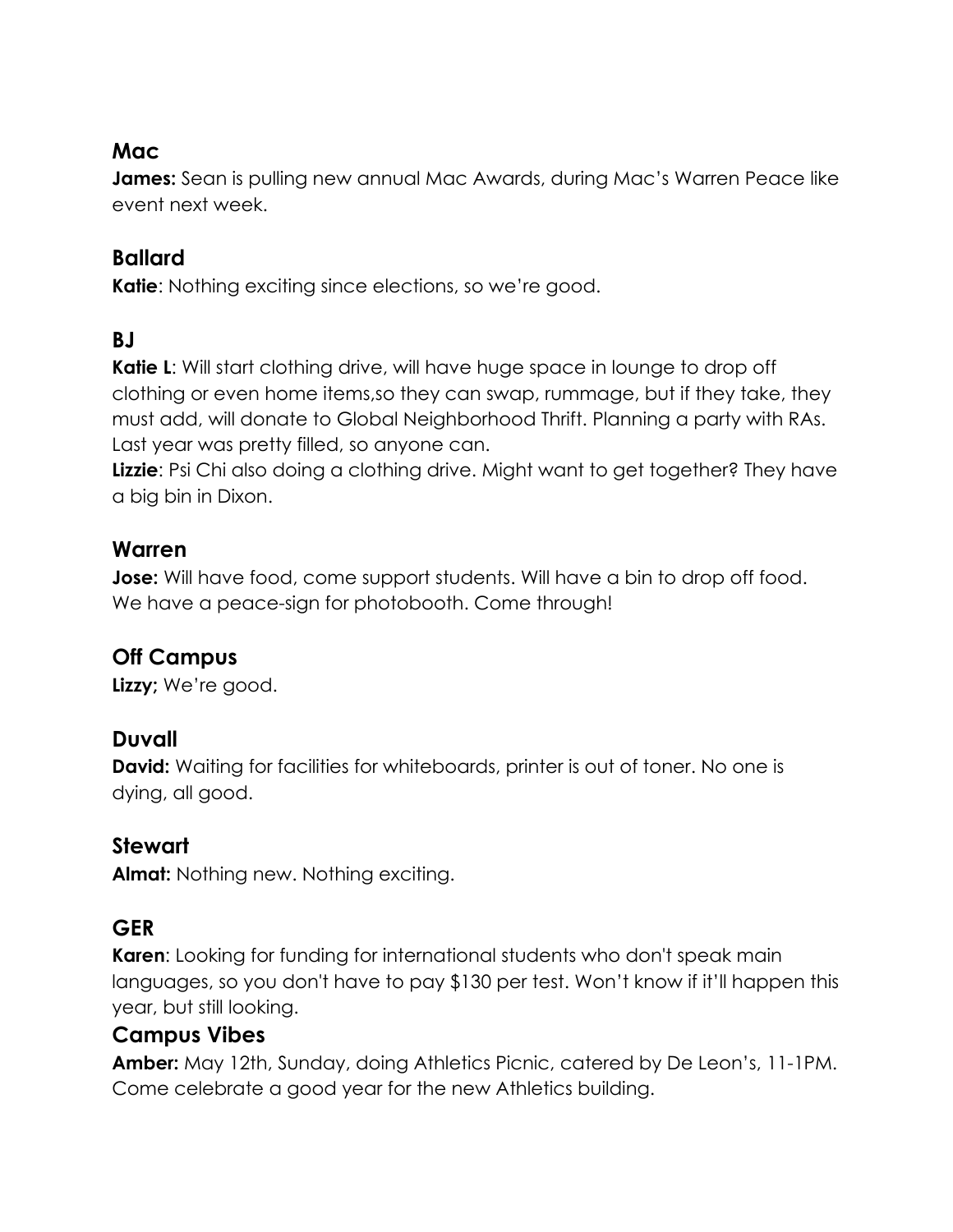**Katie R:** Jubilation Spring showcase this May 5th 6:30 in Cowles Auditorium, \$2 entrance.

**Katie L:** Theater dept. will have Unbound, like a spring showcase, May 10th, 7:30.

**Lauren:** May 9th 4:30-7:30 yearbooks will be passed out, worked really hard.

**Utsal:** We're collecting laundry cards for international students, if you want to donate, find Almat, Karen, and Utsal, want to use them again for next year**. David:** the cards are being phased out, by next year they should all be discontinued. All will be iPhone, an app.

#### **Shout outs**

**Abdul:** over 100 people showed up, thank you to everyone who helped out. We were out of there in 40 mins, really good.

**Chris:** to all execs who have been awesome this year. Everyone who will help out this Sat, and Chelsea for leading this budget proposal. We know Andrews could never.

**Andrews:** It be your own…

**Emily:** Morgan for being so awesome with Sustainability Week, and loving the Earth!

**Ethan**: All those who helped with Senior Bingo, Jira for MCing, over 150 people came. Also, Jason, for allowing me to break the bank. New senators, excited you are here.

**Sara:** to Cat, for typing everything, even during budget committee.

**Lizzie:** To my reps, you've done above and beyond this year. Thank you all so much you guys are amazing. I appreciate all you've done.

**Ji:** to all seniors who are almost done.

**Morgan:** to Talya for being super chill and helping with event.

**Utsal:** Talya and Karen for ISC fundraiser.